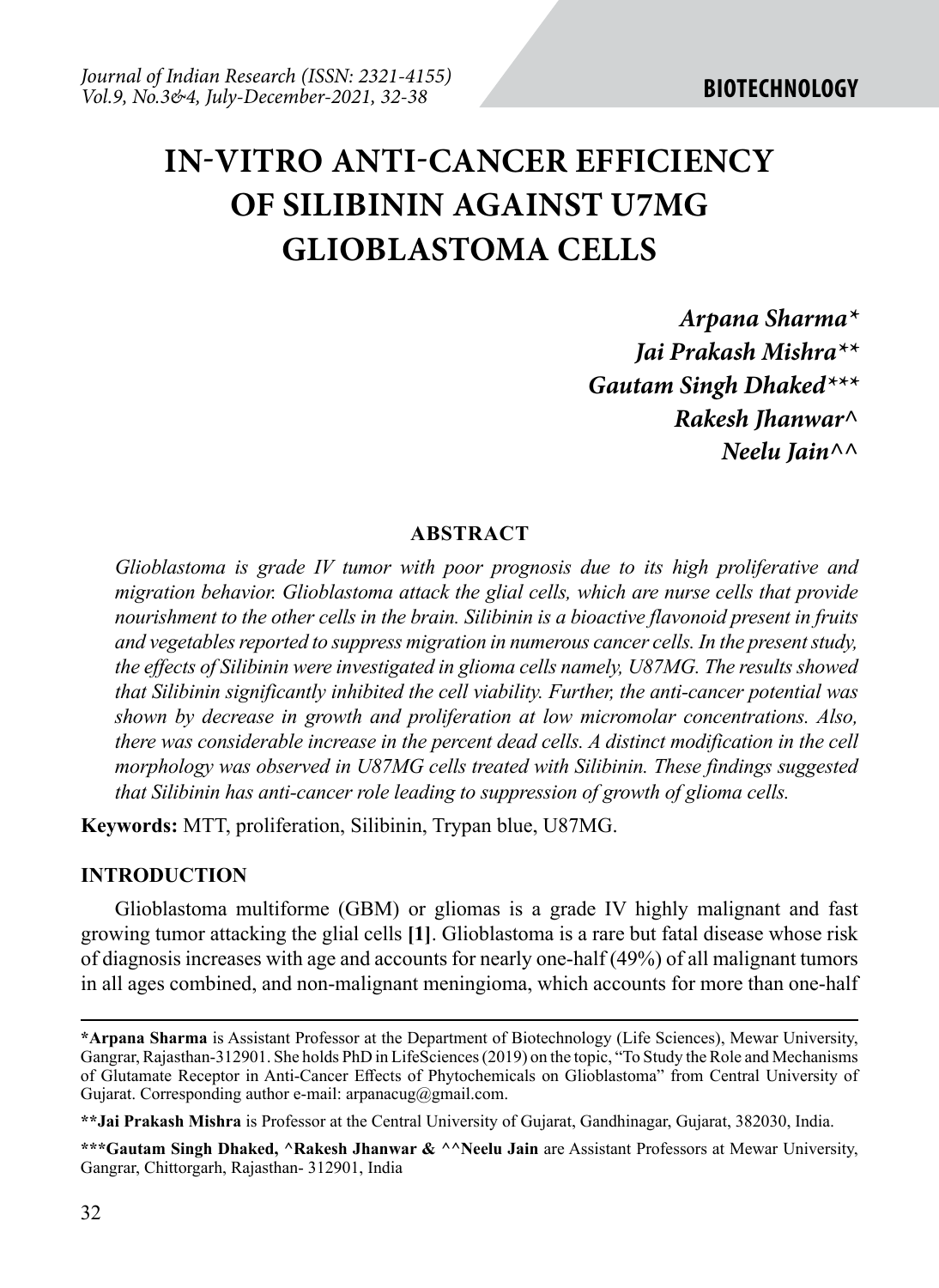(54%) of non-malignant tumors **[2]**. GBM is aggressive tumor as it has ability to migrate and invade into other parts of the brain **[3]**.

Various growth factors act as ligand leading to activation of the complex network of the signalling pathways which translates the signals into Ras-Raf-MAPK-ERK activation resulting in cell viability and growth **[4]**.Hence targeting these signalling pathways is a key therapeutics. Many inhibitors and blocking agents against ERK have been used with the conventional treatment strategy including chemotherapy against glioblastoma **[5]**. So far, targeted therapy has not accomplished satisfactory results in glioblastoma.

Many dietary components present in foods and beverages we consume have contributed to control nearly 30% of cancer burden of developed industrialized countries **[6]**. The phytochemical components which are found in these beverages act as the next defensive approach which illustrates most potent molecules acting as the chemo-preventive agents. These can be used as therapeutics which can selectively kill the cancer cells, particularly brain tumor **[7]**. Cancer chemotherapy is related with toxic side effects, high cost, has led to limited utility of those compounds. In comparison, natural compounds isolated from the dietary sources, having no side effects and very cost effective, have become more appealing than the synthetic molecules in the treatment strategy **[8]**.

Phytochemicals are the secondary metabolites of plant origin which have been grouped into many classes like triterpenoids, flavonoids, catechols, sulphated carbohydrates and tannins **[9]**. Flavonoids are one type of phytochemicals which modulate cancer properties and have been observed in inhibition of cancer **[10].**

Silibinin (**Figure 1**), which is the active component of silymarin complex also called as milk thistle, is extracted from the *Silybum marianum* comprises of flavonoids **[11]**. The plants are native to the Mediterranean regions of Europe, North Africa, and the Middle East. Its usage has not been reported in the traditional ayurvedic texts. It has many additional health benefits as clinical studies have shown that it can act as a chemopreventive agent on many cancer types, can target cyclin dependent pathways and cause cell cycle arrest **[12]**.



**Figure 1: Chemical structure of Silibinin**

Hence, in the present study we have taken U87MG a glioblastoma grade IV tumor as the cancer model and used Silibinin to target hallmarks of cancer properties like cell growth,

*Arpana Sharma, Jai Prakash Mishra, Gautam Singh Dhaked, Rakesh Jhanwar, Neelu Jain*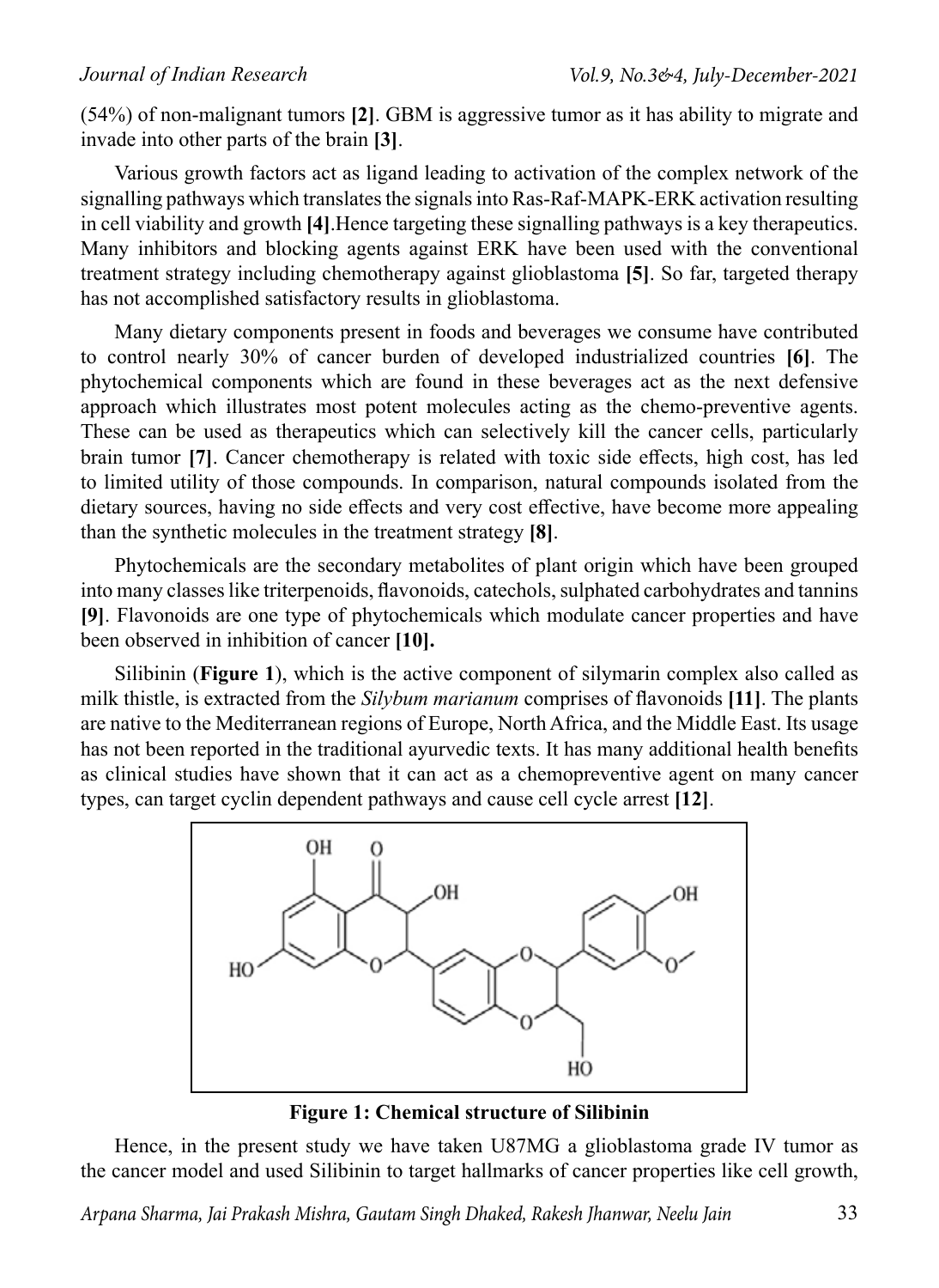proliferation, and migration. The findings of present study may pave new roads in understanding use of Sb phytochemicals in the treatment of glioma.

# **Materials and Methods**

### **Materials and Reagents**

Silibinin, dimethyl sulfoxide (DMSO), trypan blue reagent (0.4%) were obtained from St. Louis, MO, USA. MTT 3-(4, 5-dimethythiazol2-yl)-2, 5-diphenyl tetrazolium bromide (MTT) were from Invitrogen (Carlsbad, CA, USA).

# **Cell culture and culture conditions**

The human glioblastoma cell line U87MG was purchased from the NCCS, Pune. It was routinely maintained in modified eagle's medium (MEM) with glutamine supplemented with 10% fetal bovine serum, 1% penicillin-streptomycin solution. All the drug stocks were prepared in DMSO. All the drug treatments were performed without glutamine conditions.

# **MTT assay for cell viability**

Approximately 8000 cells/well of U87MG were seeded in 96 well plates and treated with different concentration of phytochemicals from 2.5 to 100 µM and DMSO in control in without glutamine media for 48 hours. Absorbance was measured at 570 nm in microplate reader as described earlier (Synergy H1 Hybrid Reader, BioTek, USA) **[10].**

# **Trypan blue dye exclusion assay**

Approximately  $1 \times 10^5$  per 60 mm cells were seeded, treated with either DMSO alone or desired concentrations of Silibinin for 48 hours. After trypsinization, cells mixed 10 μL (0.4%) trypan blue. Live and dead cells were counted using a phase contrast microscope (Zeiss, Germany) as described earlier **[13]**.

# **Study of Morphological Alterations**

After 48 hours of incubation of U87MG cells with treatment of all the drugs, cells were viewed using an inverted microscope (Zeiss, Germany) under 100 X objectives. The images were then compared to assess the effect of various treatments on the morphology of cells.

### **Statistical analysis**

Statistical analyses were undertaken using GraphPad Prism version 6.0. Experiments were repeated two to three times. Student t-test was done to indicate the statistical analysis. The differences were considered significant when  $p \le 0.05$  and indicated in the figures. For densitometry analysis, ImageJ software was used.

# **Results and Discussion**

# **Silibinin inhibits cell viability of U87MG glioma cells**

U87MG cells were treated with different concentrations ranging from 2.5 to 100 μM of Sb **(Figure 2)** for 48 hours and checked for cell viability in glutamine conditions. For assessing cell viability, MTT assay was performed. The respiring and viable cells have mitochondrial dehydrogenase enzyme which reduces the yellow color to purple color formazon crystals.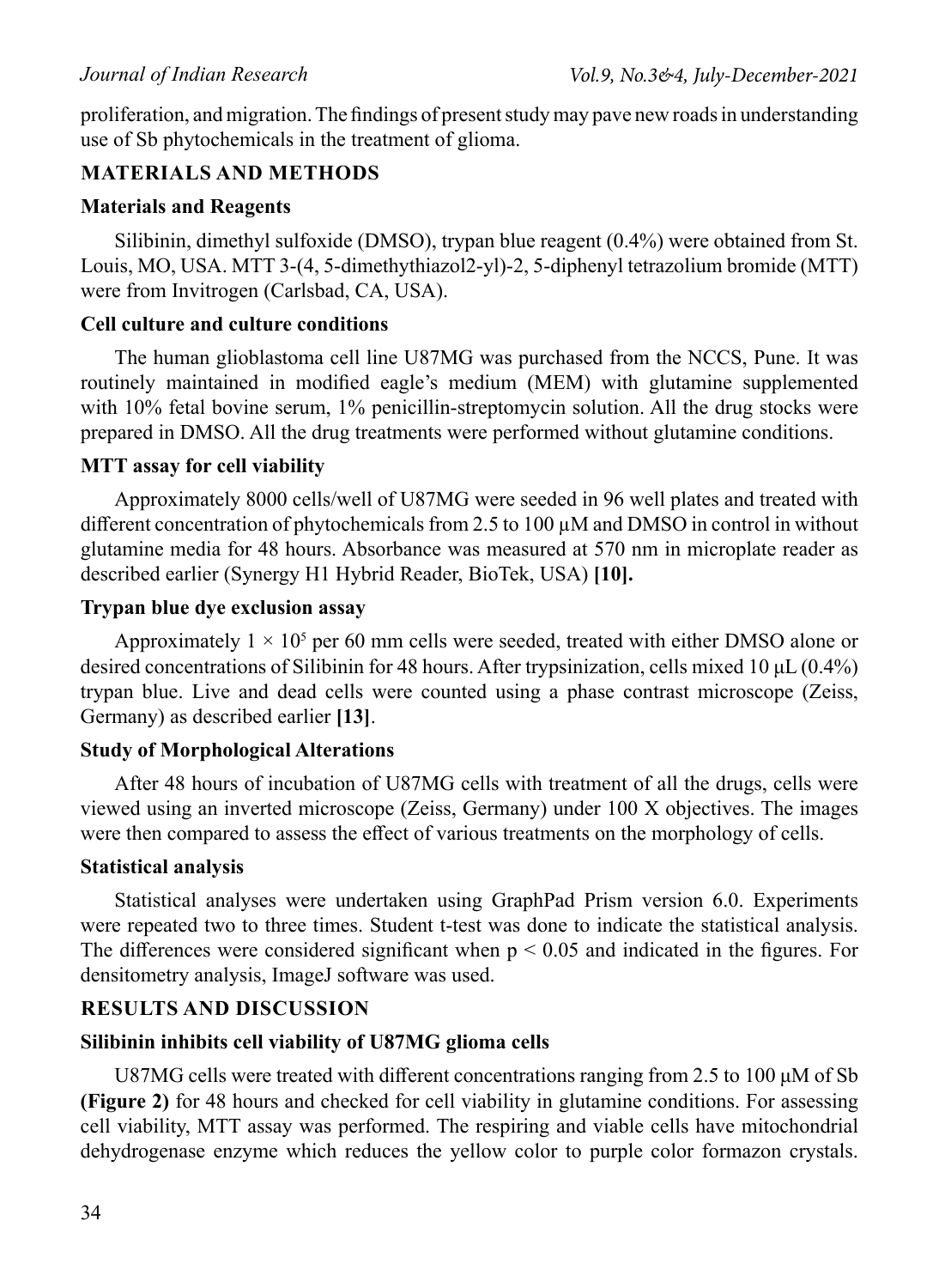The intensity of the color correlates with proper functioning of the mitochondria suggesting the presence of viable cells and hence cytotoxicity of the phytochemical on the cells can be measured **[13]**. Sb significantly inhibited the viability of U87MG cells in a dose dependent manner at 48 hours **(Figure 2)**. Based on the screening studies, the effective doses for Sb (25, 50 and 100 μM) were taken for the further experiments.



# **Figure 2: Effect of Silibinin (Sb) on cell viability on U87MG cells. Cells were treated with the indicated concentration of 0-100µM of Sb for 48 hours. The data are presented as means for triplicate samples for each treatment. Student's t-test was done. Bars;SE;\*P<0.05;P<0.01 vs. the control.**

Since ages, Silibinin has been used as hepatoprotective agents an effect which has been attributed to antioxidant properties **[14]**. It has many additional health benefits as clinical studies have shown that it can act as a chemopreventive agent on many cancer types, can target cyclin dependent pathways and cause cell cycle arrest **[15]**, and promote tumor apoptosis. There was no report demonstrating the effect of Silibinin on U87MG glioma growth and proliferation. So in the present study we investigated the effects of Silibinin on U87MG.

# **Silibinin inhibits cell growth and increases cell death in U87MG cells**

The anti-cancer efficiency of any compound can be assessed by checking its effect on cell death and proliferation. To evaluate the effects of Sb on the growth of human cancer cells, the growth inhibitory potential of these compounds was determined in human glioblastoma U87MG cells. After the screening studies and deciding the doses and time-point, we next performed the trypan blue assay to check the effect of Sb on cell growth and death. Dye exclusion methods are routinely used to measure cell viability, with trypan blue exclusion test being one of the most common procedures. Trypan blue is a vital stain. The test is based on the principle that live cells have integral undamaged functional membrane and hence do not take the dye, whereas dead cells have broken damaged cell membrane so take the dye from the surrounding medium. Non-viable cells have distinct blue colour when observed under microscope, whereas viable cells are visible as unstained. This results in the ability to

*Arpana Sharma, Jai Prakash Mishra, Gautam Singh Dhaked, Rakesh Jhanwar, Neelu Jain*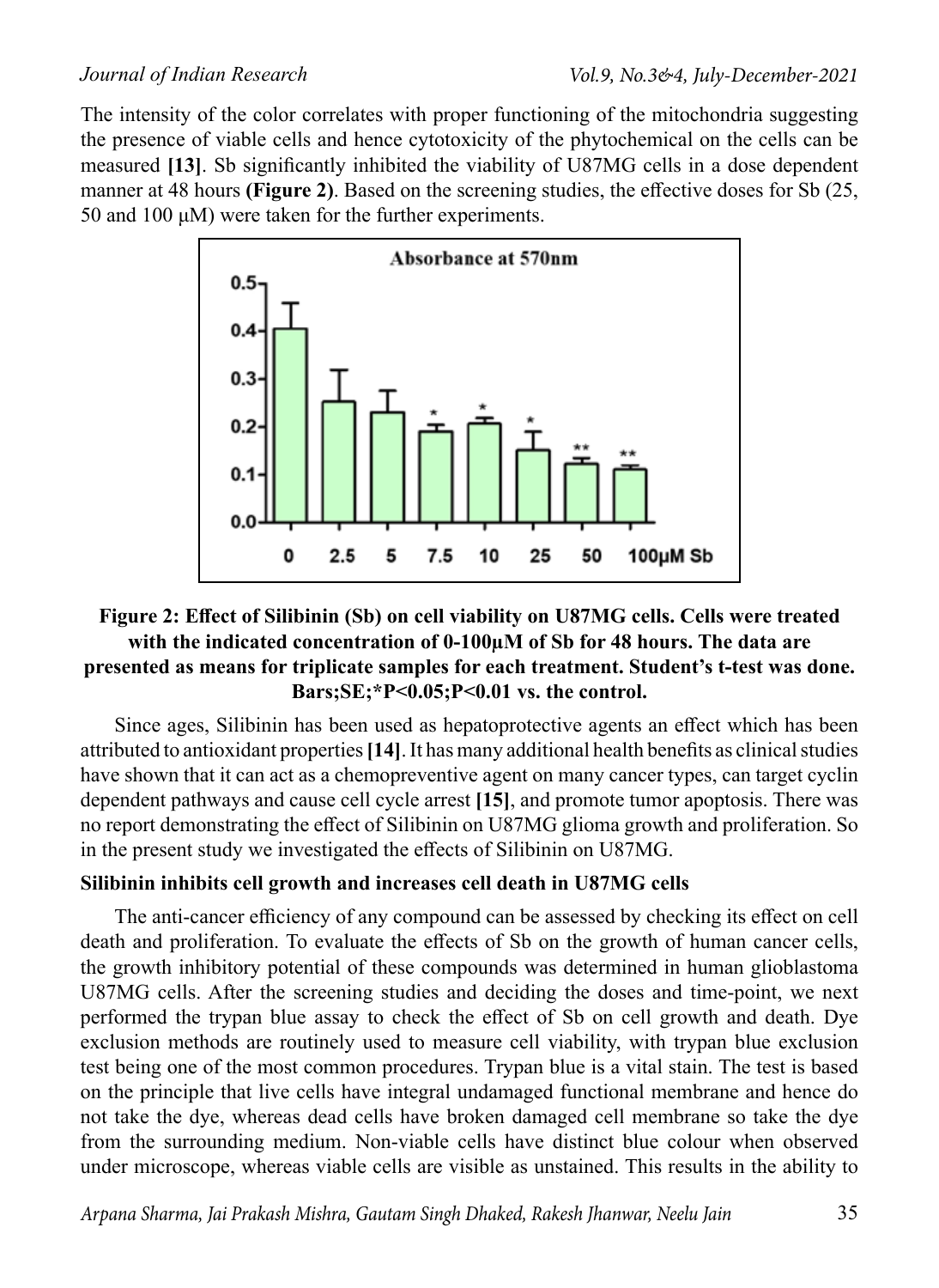distinguish between viable and non-viable cells **[16]**. The cells were treated with 25, 50 and 100 μM of Sb for 48 hours in minimum essential media.

For Sb, a significant dose dependent decrease was found in live cell number control to 66.7 % for 50 μM (<0.05) and 40.3% at 100 μM (<0.001)**(Figure 3B)**. The total cell number also decreases considerably to 66.7% and 45.1% (<0.001)**(Figure 3A)**. There was increase in percent dead cells from control 0.5% to 4% (< 0.001) **(Figure 3C)**.





# **Morphological analysis of Silibininon U87MG cells**

In U87MG cell line, control cells treated with DMSO alone showed a branchy, elongated, slender and clustered polygonal shape which are seen as aggregated cells, and considered as the normal cell growth effect as observed under the light microscope. The most visible changes in cell morphology were observed after treatment with Sb (50 μM) **(Figure 4A)** and Sb (100μM) **(Figure 4B)** after 48 hour. After Sb treatment the cell morphology changed markedly to round, shrunken, branching between cells disappeared and showed a decrease in their number in proliferation **(Figure 4C)** and increase in dead cells as compared to control **(Figure 4D)**.



**Figure 4 : Change in Cell Morphology**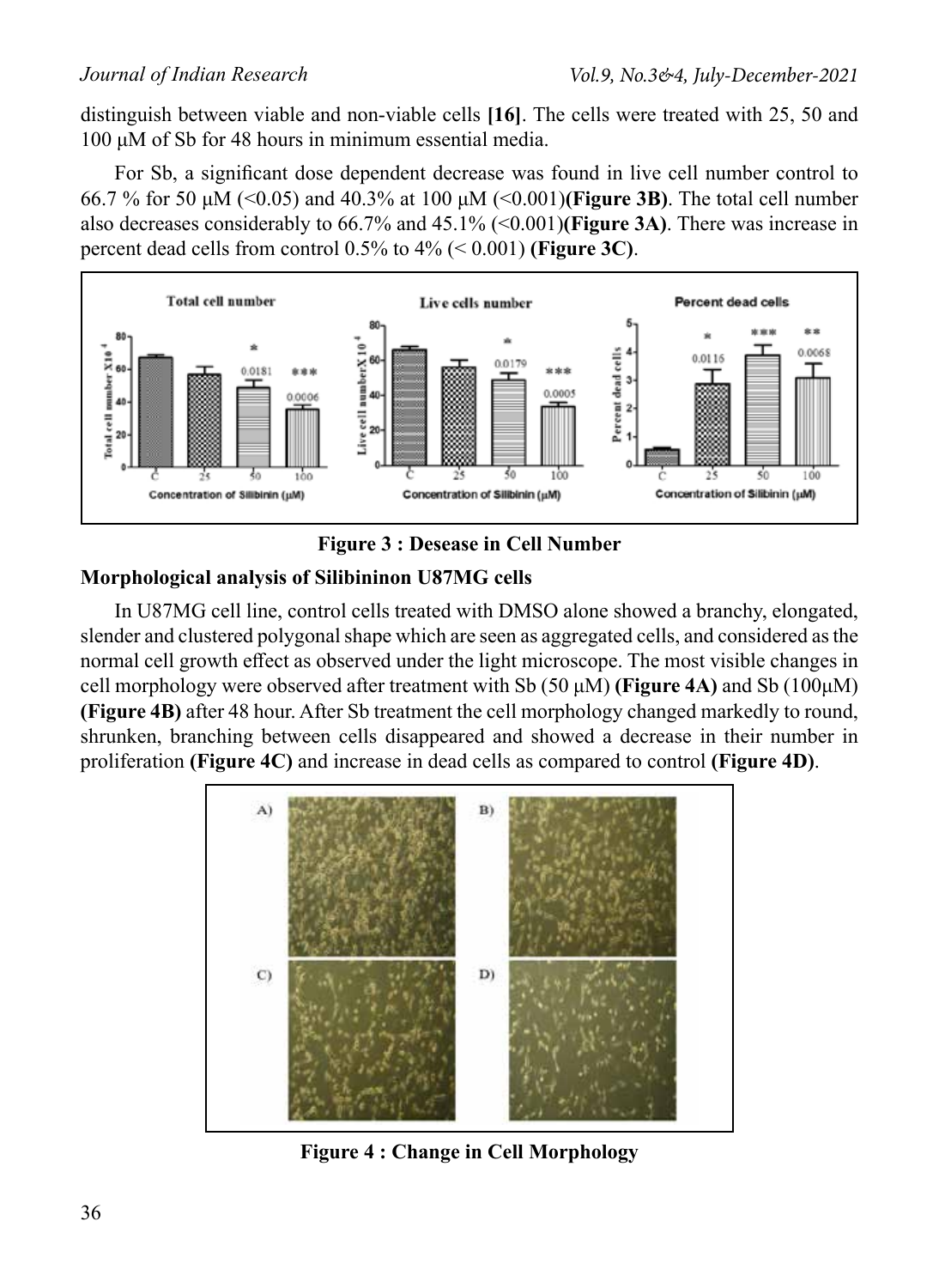# **CONCLUSION**

The current study focuses on the role of Silibinin on growth in the glioblastoma (GBMs) cells. We checked the effect of Silibinin on U87MG cells, a grade IV glioblastoma cell line. There was a dose-dependent decrease in the live cell number and increase in the percent dead cells as shown by trypan blue dye exclusion assay. When seen in microscope, we could observe that there were morphological changes in the cells which are the indicators of cells dying in the presence of Sb. Further studies are needed to check the cause of decrease in the cell proliferation. Overall, this is a preliminary study of Silibinin on U87MG cells showing it as a potential candidate for anti-cancer therapy.

# **ACKNOWLEDGMENTS**

The work was supported by grants from CSIR, India, UGC Resource Networking fund and Central Instrumentation Facility (CIF), Central University of Gujarat, Gandhinagar.

# **References**

- 1. Robert, S.M. and Sontheimer,H.(2014). "Glutamate transporters in the biology of malignant gliomas". *Cellular and Molecular Life Sciences*, **71**(10): 1839-1854.
- 2. Miller, Kimberly D.*et al*.(2021). "Brain and other central nervous system tumor statistics, 2021." *CA: A Cancer Journal for Clinicians* **71**(5): 381-406.
- 3. Lefranc, F. *et al*.(2018)."Glioblastoma quo vadis: Will migration and invasiveness reemerge as therapeutic targets?",*Cancer Treatment Reviews*.
- 4. Zhang, Y. *et al*.(2014)."Hedyotis diffusa Wild extract inhibits the growth of human glioblastoma cells by inducing mitochondrial apoptosis via AKT/ERK pathways*". Journal of Ethnopharmacology*, **158**: 404-411.
- 5. Zhao, H.F. *et al*.(2017)."Recent advances in the use of PI3K inhibitors for glioblastoma multiforme: Current Preclinical and Clinical Development". *Molecular Cancer*, **16**(1): 100.
- 6. Rossi, T. *et al*.(2014)."Drink your prevention: beverages with cancer preventive phytochemicals". *Polish Archives of Internal Medicine*, **124**(12): 713-22.
- 7. Rodriguez-Casado, A.(2016). "The health potential of fruits and vegetables phytochemicals: notable examples". *Critical Reviews in Food Science and Nutrition*, **56**(7): 1097-107.
- 8. Hosseini, A. and Ghorbani,A.(2015)."Cancer therapy with phytochemicals: evidence from clinical studies". *Avicenna Journal of Phytomedicine*, **5**(2): 84-97.
- 9. Batra, P. and Sharma, A.K.(2013)."Anti-cancer potential of flavonoids: recent trends and future perspectives". *Biotech*, **3**(6): 439-459.
- 10. Sharma, A. *et al*.(2019)."Effect of Flavonoids on Cell Viability and Glutamate-Induced Migration of U87MG Glioma Cells".*International Journal of Pharmacy and Biological Sciences.***9** (1):1208-1216, doi: 10.21276/ijpbs.2019.9.1.155.
- 11. Wang, Y. *et al*.(2010)."In vitro and in vivo evaluation of silybin nanosuspensions for oral and intravenous delivery". *Nanotechnology*, **21**(15): 155104.